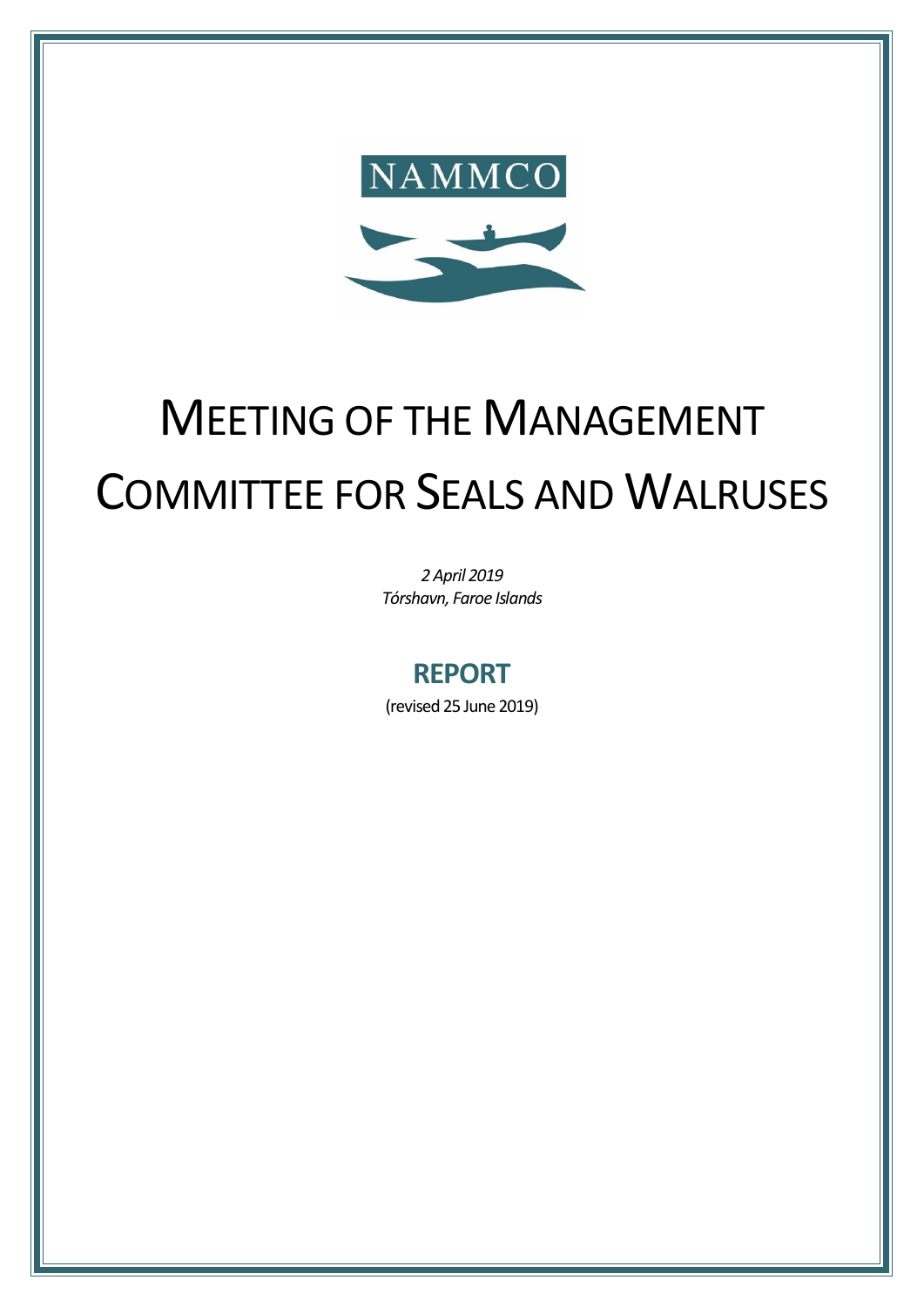© North Atlantic Marine Mammal Commission

#### **Please cite this report as:**

North Atlantic Marine Mammal Commission (NAMMCO) (2019). Report of the Management Committee for Seals and Walruses, Tórshavn, Faroe Islands

Available at [https://nammco.no/topics/mc\\_reports/#2019](https://nammco.no/topics/mc_reports/#2019)

#### **NAMMCO**

*Postbox 6453, Sykehusveien 21-23, N-9294 Tromsø, Norway,*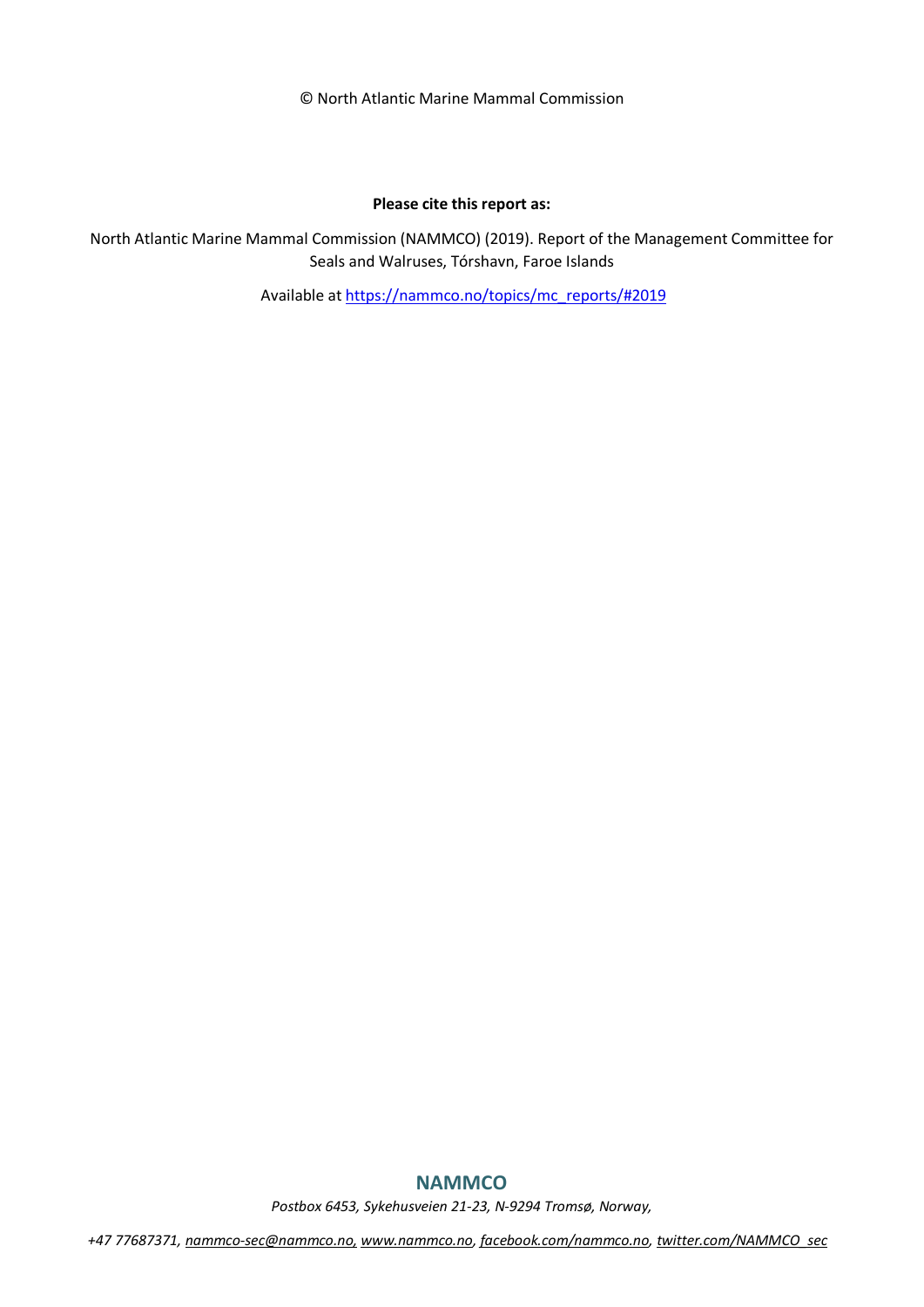#### **TABLE OF CONTENTS**

| 1.    |  |
|-------|--|
| 2.    |  |
| 3.    |  |
| 3.1   |  |
| 3.1.1 |  |
| 3.1.2 |  |
| 3.1.3 |  |
| 3.1.4 |  |
| 3.2   |  |
| 3.2.1 |  |
| 3.2.2 |  |
| 3.2.3 |  |
| 3.2.4 |  |
| 3.3   |  |
| 3.3.1 |  |
| 3.3.2 |  |
| 3.3.3 |  |
| 3.3.4 |  |
| 3.4   |  |
| 3.4.1 |  |
| 3.4.2 |  |
| 3.4.3 |  |
| 3.4.4 |  |
| 3.5   |  |
| 3.5.1 |  |
| 3.5.2 |  |
| 3.5.3 |  |
| 3.6   |  |
| 3.6.1 |  |
| 3.6.2 |  |
| 3.6.3 |  |
| 3.6.4 |  |
| 3.7   |  |
| 3.7.1 |  |
| 3.7.2 |  |
| 3.7.3 |  |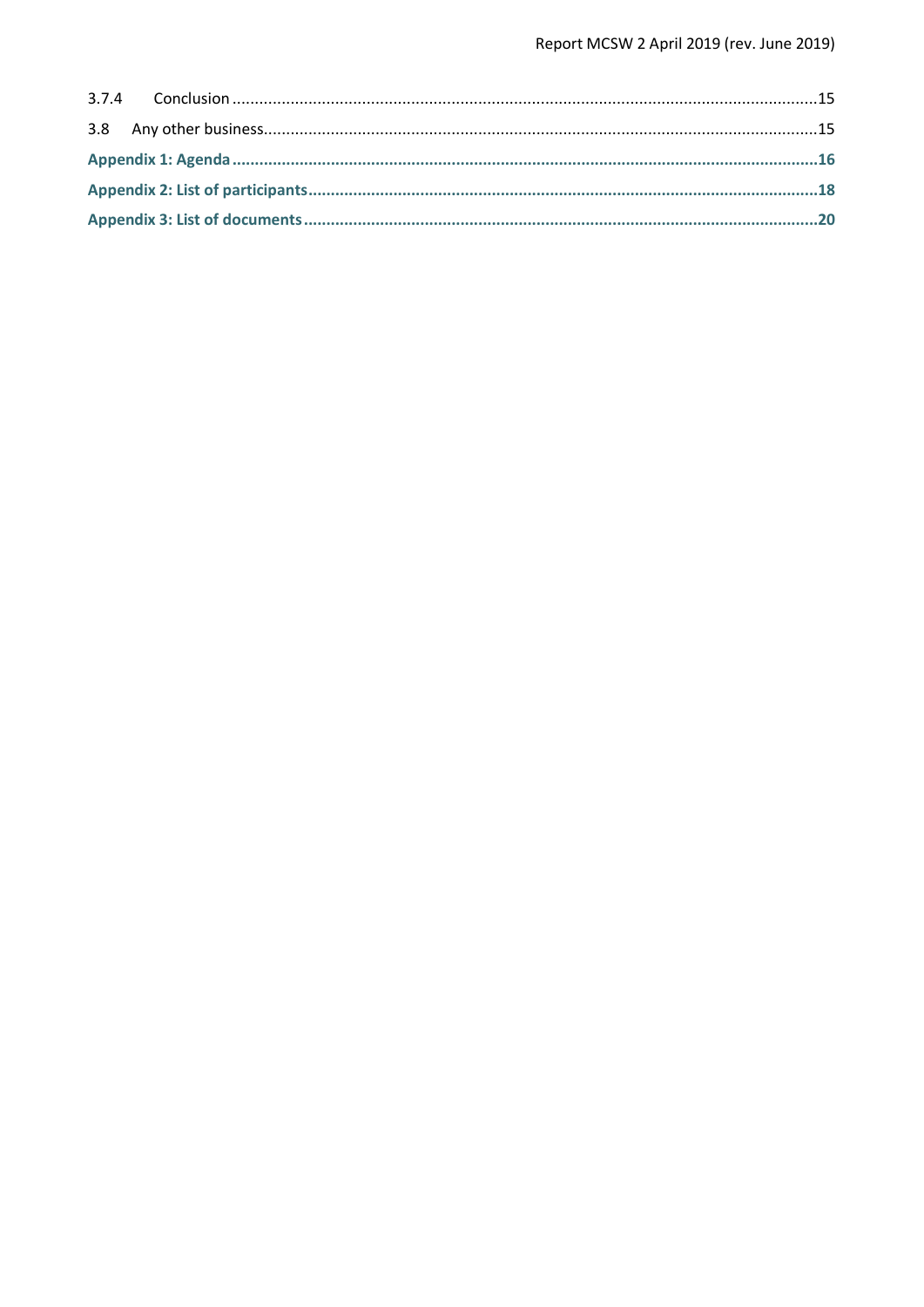#### <span id="page-4-0"></span>1. **CHAIR'S OPENING REMARKS**

The Chair of the NAMMCO Management Committee for Seals and Walruses (MCSW), Guro Gjelsvik (NO) welcomed the participants, appendix 2.

#### <span id="page-4-1"></span>2. **ADOPTION OF AGENDA**

The agenda was adopted, and list of documents reviewed, both documents are contained in appendices 1 and 3 respectively.

### <span id="page-4-2"></span>3. **CONSERVATION AND MANAGEMENT MEASURES FOR SEALS AND WALRUSES**

The Chair drew attention to the following documents:

- **NAMMCO/27/MC/05A** summarising recent (from 2016) proposals for conservation and management and recommendations for research to member countries and responses to these.
- **NAMMCO/27/MC/06** summarising active requests to the Scientific Committee and responses.

The chair noted that all updates will be recorded in document 05A which will remain available on the NAMMCO websit[e here.](https://nammco.no/meetings/management-committees/#1550473934423-f3b3e7ed-0e5f)

The Chair of the Scientific Committee, Tore Haug, presented the information on seals and walrus stocks from the Scientific Committee report (NAMMCO/27/08) under each species.

#### <span id="page-4-4"></span><span id="page-4-3"></span>**3.1 HARP SEALS**

#### **3.1.1 Active Requests from Council**

- R-2.1.4 NAMMCO/12-2003 (standing): to regularly update the stock status of North Atlantic harp and hooded seals as new information becomes available.
- R-2.1.10 NAMMCO/17-2008 (standing): to provide advice on Total Allowable Catches for the management of harp seals and the establishment of a quota system for the common stocks between Norway and the Russian Federation.

#### **3.1.2 Updates from the Scientific Committee**

<span id="page-4-5"></span>With regard to **R-2.1.4**: The ICES/NAFO/NAMMCO WGHARP will meet 2-6 September 2019. It is anticipated that new estimated and assessments will be developed for the North West Atlantic, Greenland Sea (West Ice) and the Barents-White seas (East Ice) populations.

Arial surveys were conducted in March 2018 in the Greenland Sea pack ice (the West Ice) to assess pup production for both harp and hooded seals. A total of 5014 images were collected, and analyses are in progress. Norway also collected biological data from seals taken in the commercial hunt in the East Ice in 2018. The data will be used to assess status and harvest potential for the population, in addition to information on contaminants and ecology.

There are plans for tagging harps seals in 2019 in the White Sea, to see how the seals use the Barents Sea as habitat with receding ice as compared with the situation in the 1990ies.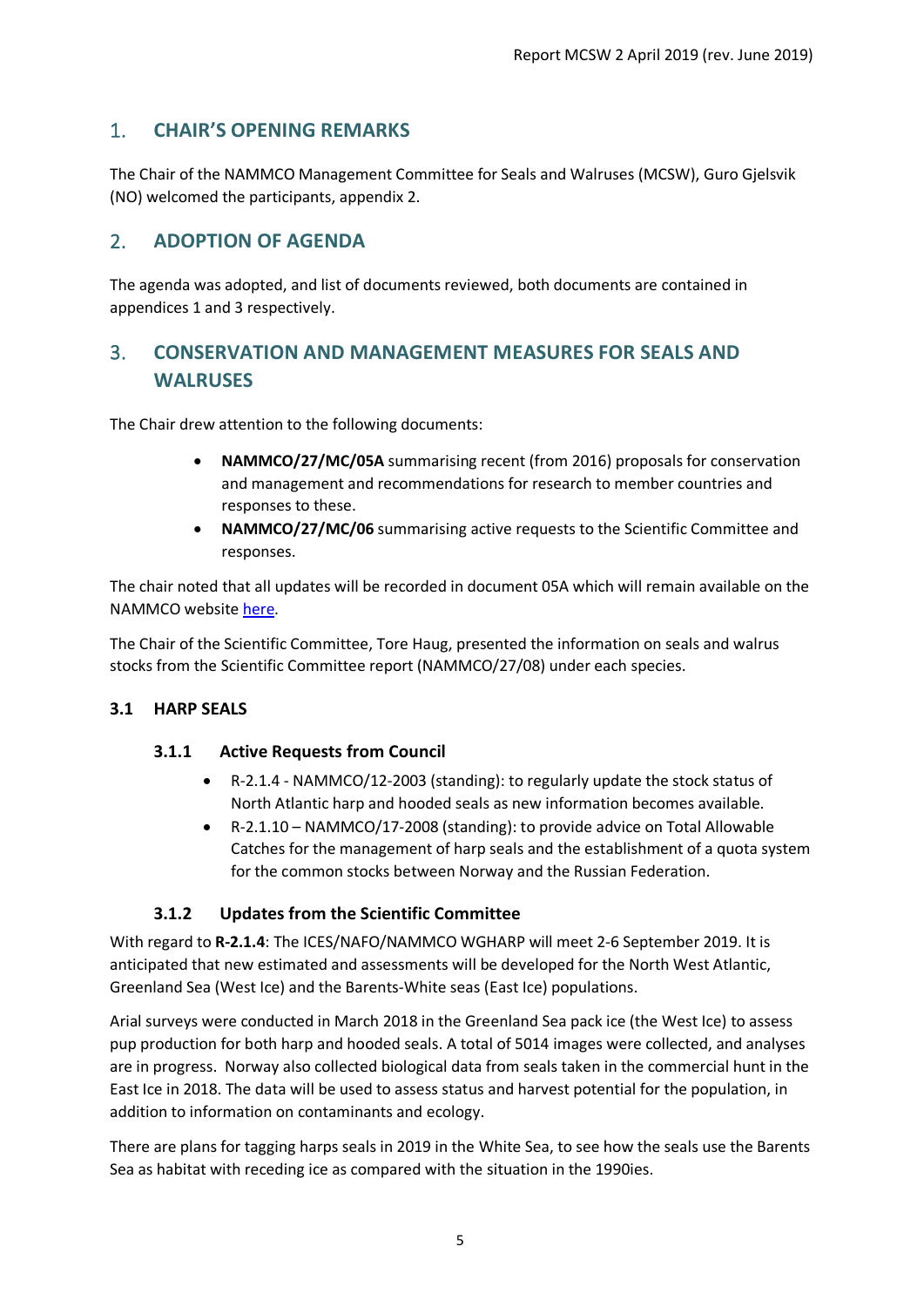Canada will complete the analysis from the 2017 survey of harp seal pup production for consideration at the next ICES/NAFO/NAMMCO WGHARP meeting.

With regard to **R-2.1.10**: The second part of this request is dealt with by the Joint Norwegian – Russian Fisheries Commission. The SC proposes to rephrase the request to provide advice on Total Allowable Catches for the management of harp seals.

#### Comments from Member Countries

Members agreed to rephrase the request and the new wording reads:

*To provide advice on Total Allowable Catches for the management of harp seals.*

Greenland noted that they had provided catch information on the different seal species in the Progress Report.

Norway informed that in the West Ice the 2018 quota was 26 000 seals (1+ animals or an equivalent number of pups where 2 pups equals one 1+ animal) and the catch was 2 703 seals, including 18 animals caught for scientific purposes. This equals 2094 1+ animals. One vessel participated in the hunt and there was an inspector onboard. No violations were reported. In the East Ice the Norwegian quota was 7000 seals, the catch was 2 241 animals. One vessel participated and had an inspector on board.

#### **3.1.3 Recommendations from the Scientific Committee**

<span id="page-5-0"></span>The Chair drew attention to document NAMMCO/27/MC/05A, noting that prior to NAMMCO 27, there were two proposals for conservation and management and four for research, all directed at Norway.

Norway gave the following updates:

- that no aerial surveys had been conducted to estimate pup production of harp seals in the White Sea\Barents Sea in 2018 and 2019 (but planned for 2020) whereas surveys had been conducted in the NW Atlantic in 2017.
- that aerial surveys were conducted in March 2018 in the Greenland Sea pack ice (the West Ice) to assess pup production for both harp and hooded seals. Some 5014 images were collected, and analyses are in progress. Norway also collected biological data from the East Ice in 2018. The data will be used to give status and harvest potential for the population, in addition to information on contaminates and ecology.
- that satellite telemetry tagging studies of harp seals in the White Sea will be done in 2019.
- that age staging surveys will be conducted during aerial surveys of all populations of harp seals whenever possible.

All recommendations and updates are recorded in document NAMMCO/27/MC/05A, which is also available on the NAMMCO website [here.](https://nammco.no/meetings/management-committees/#1550473934423-f3b3e7ed-0e5f)

#### **3.1.4 Conclusion**

<span id="page-5-1"></span>The MCSW took note of the report from the Scientific Committee and noted that there were no new proposals for conservation and management, no new recommendations for research to member countries and no new request for scientific advice.

The MCSW endorsed to rephrase R-2.1.10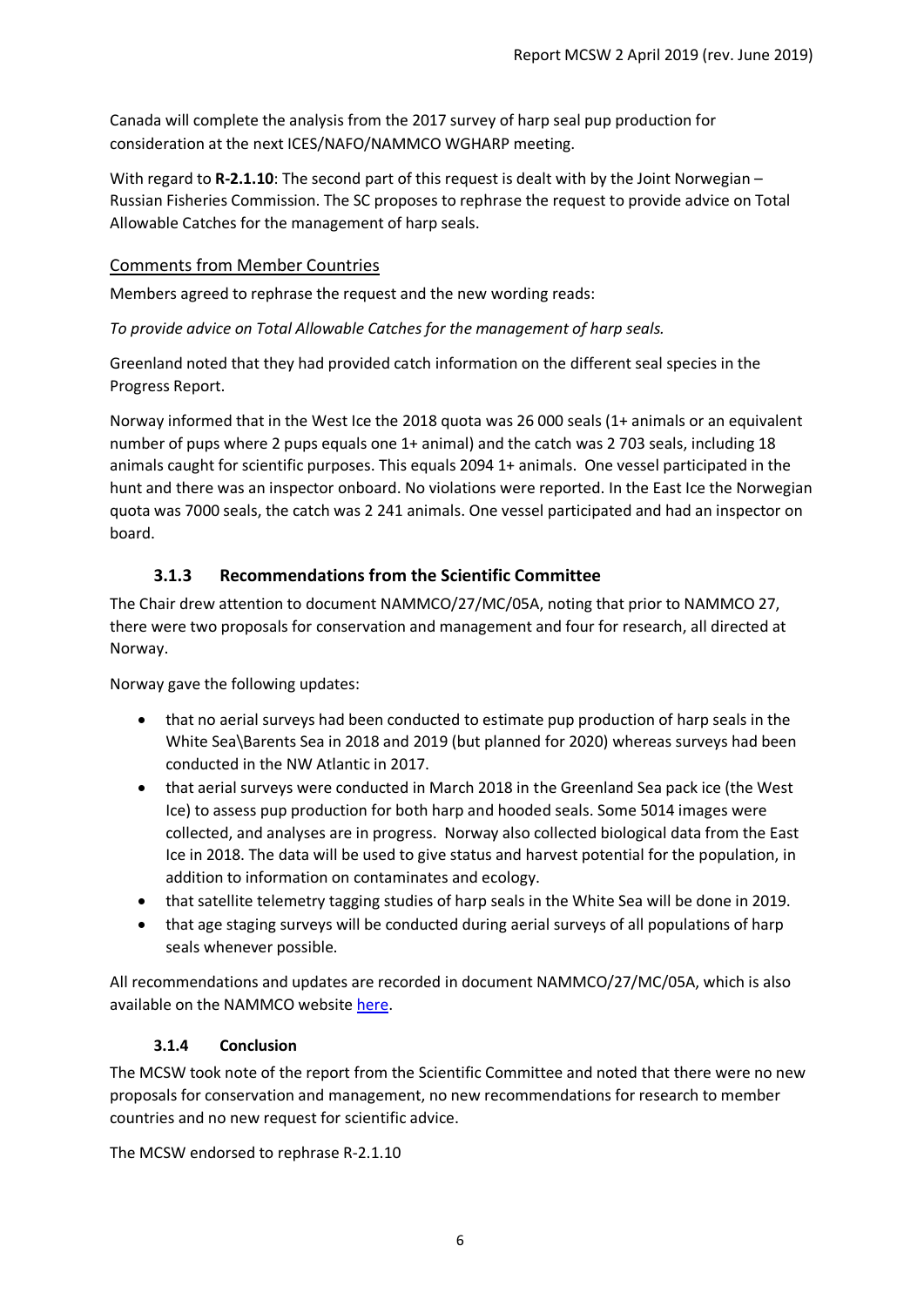The MCSW also noted the updates given by Norway on past proposals for observation and management and recommendations for research.

#### <span id="page-6-1"></span><span id="page-6-0"></span>**3.2 HOODED SEALS**

#### **3.2.1 Active Requests from Council**

- **R-2.1.4 - NAMMCO/12-2003** (standing): to regularly update the stock status of North Atlantic harp and hooded seals as new information becomes available.
- **R-2.1.9 – NAMMCO/16-2007** (ongoing): to investigate possible reasons for the apparent decline of the Greenland Sea stock of hooded seals; assess the status of the stock on basis of the results from the survey in 2007.

#### **3.2.2 Updates from Scientific Committee**

<span id="page-6-2"></span>With regard to **R-2.1.4:** The ICES/NAFO/NAMMCO WGHARP will meet 2-6 September 2019. It is anticipated that new estimates and assessments will be developed for the North West Atlantic and Greenland Sea (West Ice) populations.

With regard to **R-2.1.9:** Work is ongoing and will likely be at least partly answered by the ICES/NAFO/NAMMCO WGHARP at its 2019 meeting.

#### Comments from Member Countries

Norway informed that 14 hooded seals were taken in the West Ice for scientific purposes in 2018. In addition, 3 animals were taken in the ordinary hunt, presumably because they were misidentified.

#### <span id="page-6-3"></span>**3.2.3 Recommendations from the Scientific Committee**

The Chair drew attention to document NAMMCO/27/MC/05A, noting that prior to NAMMCO 27, there were 1 recommendation for research to Norway that age staging surveys should be conducted during aerial surveys of all populations of hooded seals.

<span id="page-6-4"></span>Norway informed that this will be implemented as far as possible.

#### **3.2.4 Conclusion**

The MCSW took note of the report from the Scientific Committee and Norway and noted that there were no new proposals for conservation and management, no new recommendations for research to member countries and no new request for scientific advice.

#### <span id="page-6-6"></span><span id="page-6-5"></span>**3.3 RINGED SEALS**

#### **3.3.1 Active Requests from Council**

- **R-2.3.1- NAMMCO/5-1995** (ongoing): to advise on stock identity, assess abundance in each stock area, long-term effects on stocks by present removals in each stock area, effects of recent environmental changes (i.e. disturbance, pollution) and changes in the food supply, and interactions with other marine living resources.
- **R-2.3.2 - NAMMCO/7-1997** (ongoing): to advice on what scientific studies need to be completed to evaluate the effects of changed levels of removals of ringed seals in West and East Greenland.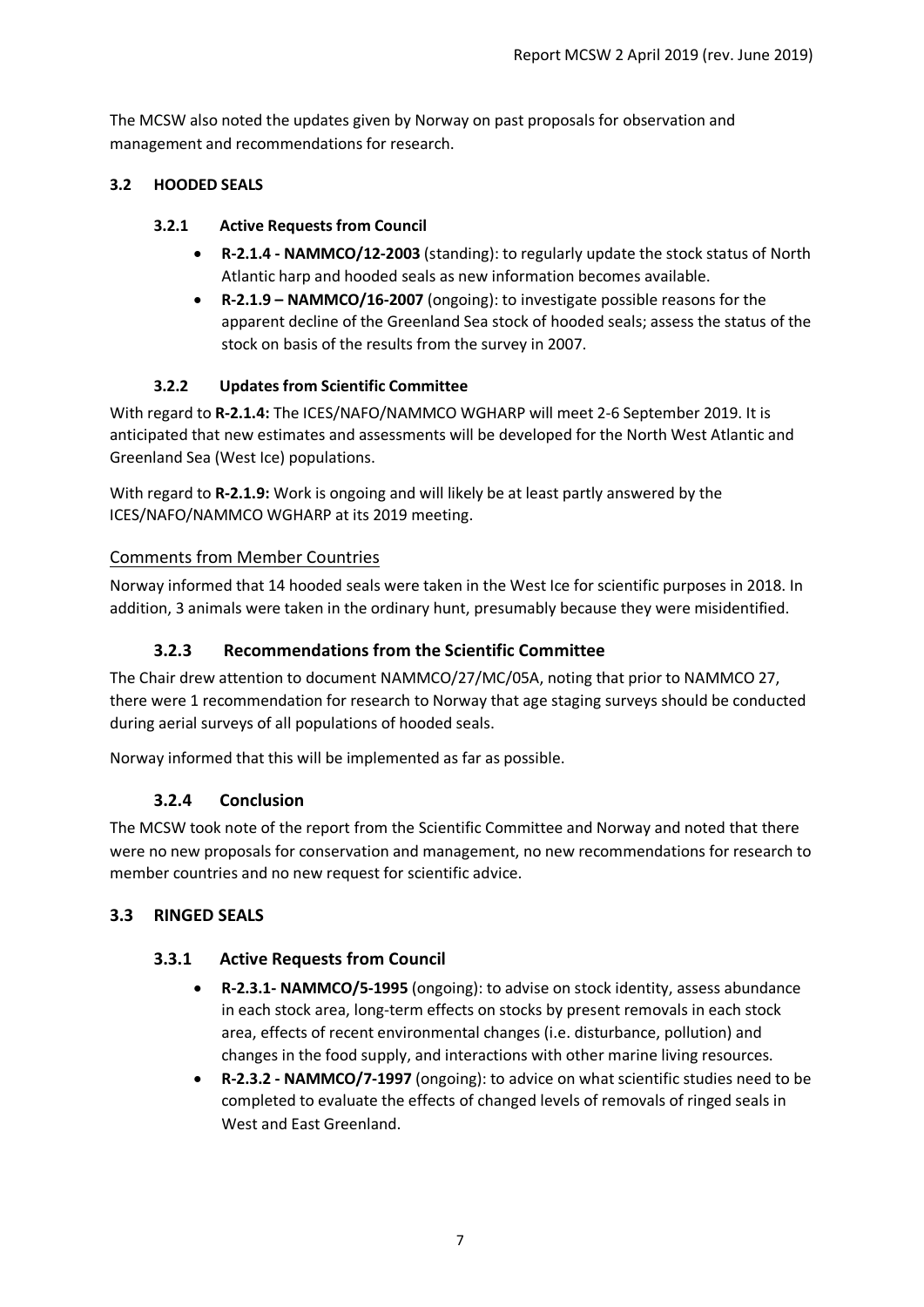#### **3.3.2 Updates from the Scientific Committee**

<span id="page-7-0"></span>With regard to **R-2.3.1: A** ringed seal working group (RSWG) is planned for 2020 that will address this request. The RSWG is planned back to back with a bearded seal WG (BSWG). The WG should consider stock structure, abundance and effect of polar bears.

With regard to **R-2.3.2** To assess the status of ringed seals in Greenland and the effects of harvests was particularly challenging in light of simultaneous changes in sea ice conditions, marine productivity and polar bear predation. Due to the unpredictable changes in these parameters, producing estimates of sustainable catches requires a significant investment of resources for research on: abundance estimates, productivity and age distribution of the catch, and changes in the required environmental parameters such as stable ice and suitable snow for breeding, as well as glacial fronts for foraging.

#### Comments from Member Countries

Norway informed that 4 ringed seals, including 1 struck and lost, had been reported taken in the coastal hunt and 46 ringed seals in the Svalbard area in 2018.

Greenland informed that the Association of Fishers and Hunters in Greenland (KNAPK) had informed that compared to 2018 more skins of smaller ringed seals (<70 cm) had been traded to the tannery Great Greenland A/S. Greenland also stated that they looked forward to results from the WG.

#### **3.3.3 Recommendations from the Scientific Committee**

<span id="page-7-1"></span>The Chair drew attention to document NAMMCO/27/MC/05A, noting that prior to NAMMCO 27, there were - one recommendation satellite telemetry and collection of samples for genetics and one recommendation to convene a WG if possible, in conjunction with a bearded seal WG in 2020/2021. The chair noted that the WG had been included in the workplan from the SC.

#### **3.3.4 Conclusion**

<span id="page-7-2"></span>The MCSW took note of the report from the Scientific Committee and noted that there were no new proposals for conservation and management, no new recommendations for research to member countries and no new request for scientific advice.

#### <span id="page-7-4"></span><span id="page-7-3"></span>**3.4 GREY SEALS**

#### **3.4.1 Active Requests from Council**

• **R-2.4.2 (ongoing):** *To provide a new assessment of grey seal stocks throughout the North Atlantic.* 

It was noted that one request was more than 10 years. The request had been, dealt with in the MCJ and will be addressed by the CSWG in 2020.

#### **3.4.2 Updates from the Scientific Committee**

<span id="page-7-5"></span>With regard to **R-2.4.2** this work remains ongoing in the lead up to the CSWG in 2020.

The SC had been informed that for Norway the most recent survey shows stable population levels in the south (Lista-Stad) and north (Troms-Finnmark), while in mid Norway (Trøndelag-Nordland) there has been a severe decrease which has resulted in 0-quotas.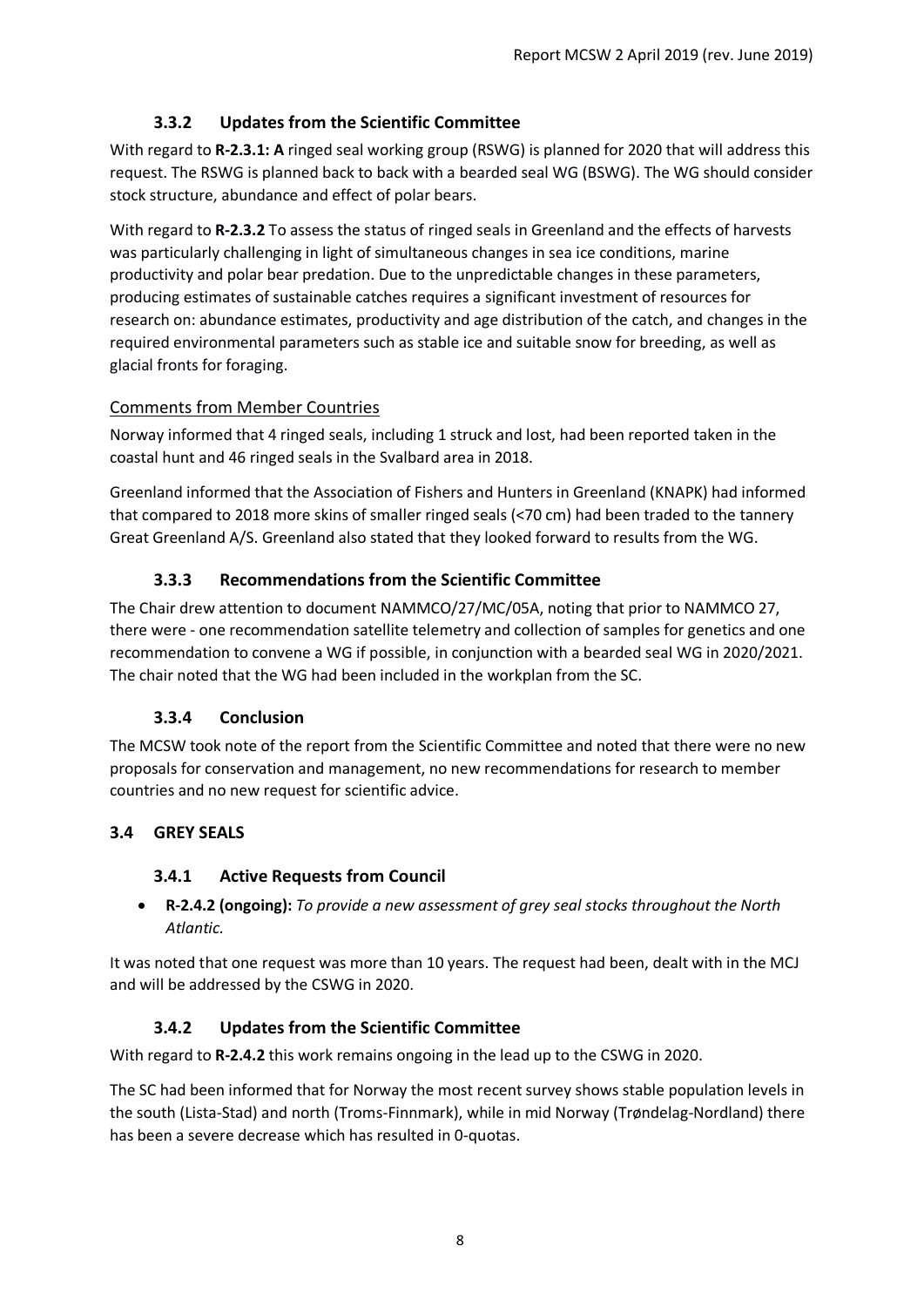#### Comments from Member Countries

Norway informed that the quota in 2018 was 200 animals of which 66 animals were reported taken. The quota for mid Norway remained zero.

#### **3.4.3 Recommendations from the Scientific Committee**

<span id="page-8-0"></span>The Chair drew attention to document NAMMCO/27/MC/05A, noting that prior to NAMMCO 27, there were several proposals and recommendations to member countries as follows:

#### **Norway:** 5 proposals for conservation and management and 2 for research

Updates:

- More frequent surveys where decline has been detected and this has been followed up
- Development of the population model to account for the sudden drops in pup production: Not yet updated, but work is in progress
- Tagging of grey seal pups. Not done, as tagging may increase by-catches of pups
- Age-structure of the hunt vs by-catches. Not yet done, but samples are available so the question will be addressed
- Complete genetics study to assess management units. Necessary studies done, management units already defined.
- Increase the number of vessels in the reference fleet in the areas of high by-catch. This is in progress, a few new boats about to be contracted.
- Reporting of all removals (including removals around fish farms and from both commercial gill net fisheries and recreational fisheries).

Updates on recommendations on the Norwegian management plan:

- Evaluate current target levels (TL) biological assessment Current TL based on actual levels when the management plan was developed – adjustments to be done if new data and knowledge indicates a need
- Norway to set quota to 0 at 70% instead of 50% of TL. Has been discussed but not yet implemented
- Management plans should include all sources of mortality, not only direct hunt. Will be done where data are available
- Better control with localisation of fish farms is recommended. In progress

#### **Iceland:** 3 proposals for conservation and management and 4 for research

Updates:

- A management Plan should be developed including: the frequency of surveys, legislation of seal hunting and re-evaluation of the target population level objective with the new level being based on biological criteria. A new monitoring plan with surveys every two years has been implemented.
- A complete survey was carried out during the pupping period in 2017 and the results were published in early 2019.
- More efficient reporting and registration of all removals (e.g., by-catches, hunted seals, any other removals) is being discussed / implemented
- The population estimate based on the 2017 survey is 6200, suggesting a population increase from the 2012-level of 4200
- Current target level is 4100 this may be adjusted based on biological criteria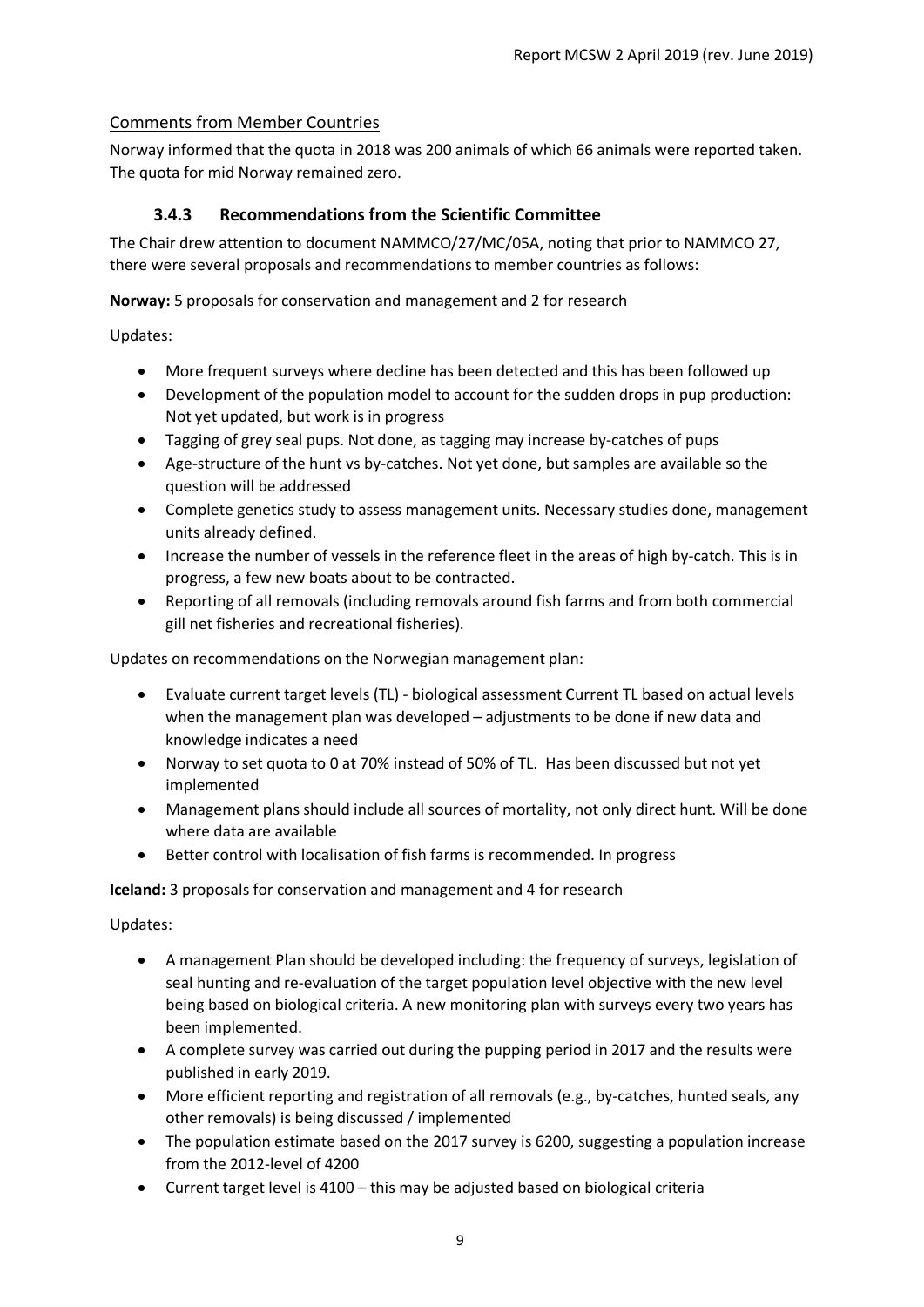Iceland further noted that new legislation on management of seals is underway and will probably be finalised by the end of 2019.

**Faroes:** 1 proposal for conservation and management and several on research

Updates:

#### First Priorities

Obtain minimum population estimates via haul-out counts. Comparable haul-out counts should be repeated regularly to obtain trend information.

A first survey was conducted in 2018 and resulted in a minimum estimate of 400 seals (adding a multiplier of 3-5 seems relevant to account for the animals not present during the survey). A new survey is planned for 2019.

Obtain reliable and complete reporting of all removals (e.g., all companies operating fish farms need to report). Previous annual takes of more than 200 has been reduced to ca 100 in most recent 5 years. Level is still of concern.

In 2018, a total of 50 animals were shot at salmon farms. The number is reduced compares to previous years, mainly due to quality certifications of the industry. Removal numbers are expected to decrease in the future.

#### Secondary Priorities

Telemetry tagging studies to develop correction factors for the haul-out counts. Will be attempted during the 2019 survey (8 tags).

Attempts with monitoring cameras will be done at hot spot haul-out localities, to complement the counts.

NAMMCO has recommended a management plan, including research needs, to be developed. The Faroes plan to present the field work to the NAMMCO SC Coastal Seal Working Group at its next meeting and await the conclusion from the WG before continuing with the management plan.

All recommendations and updates are recorded in document NAMMCO/27/MC/05A, which is also available on the NAMMCO website [here.](https://nammco.no/meetings/management-committees/#1550473934423-f3b3e7ed-0e5f)

#### **3.4.4 Conclusion**

<span id="page-9-0"></span>The MCSW noted the report from the SC and the different updates given by member countries on previous proposal for conservation and management and also recommendations for research.

The MCSW also noted that there are no new proposals for conservation and management to member countries and no recommendations for research.

#### <span id="page-9-2"></span><span id="page-9-1"></span>**3.5 HARBOUR SEALS**

#### **3.5.1 Active Requests from Council**

• **R-2.5.2 - NAMMCO/16-2007** modified **NAMMCO/19-2010** (pending): To conduct a formal assessment of the status of harbour seals around Iceland and Norway as soon as feasible.

With regard to R-2.5.2 this is completed for Norway and in progress for Iceland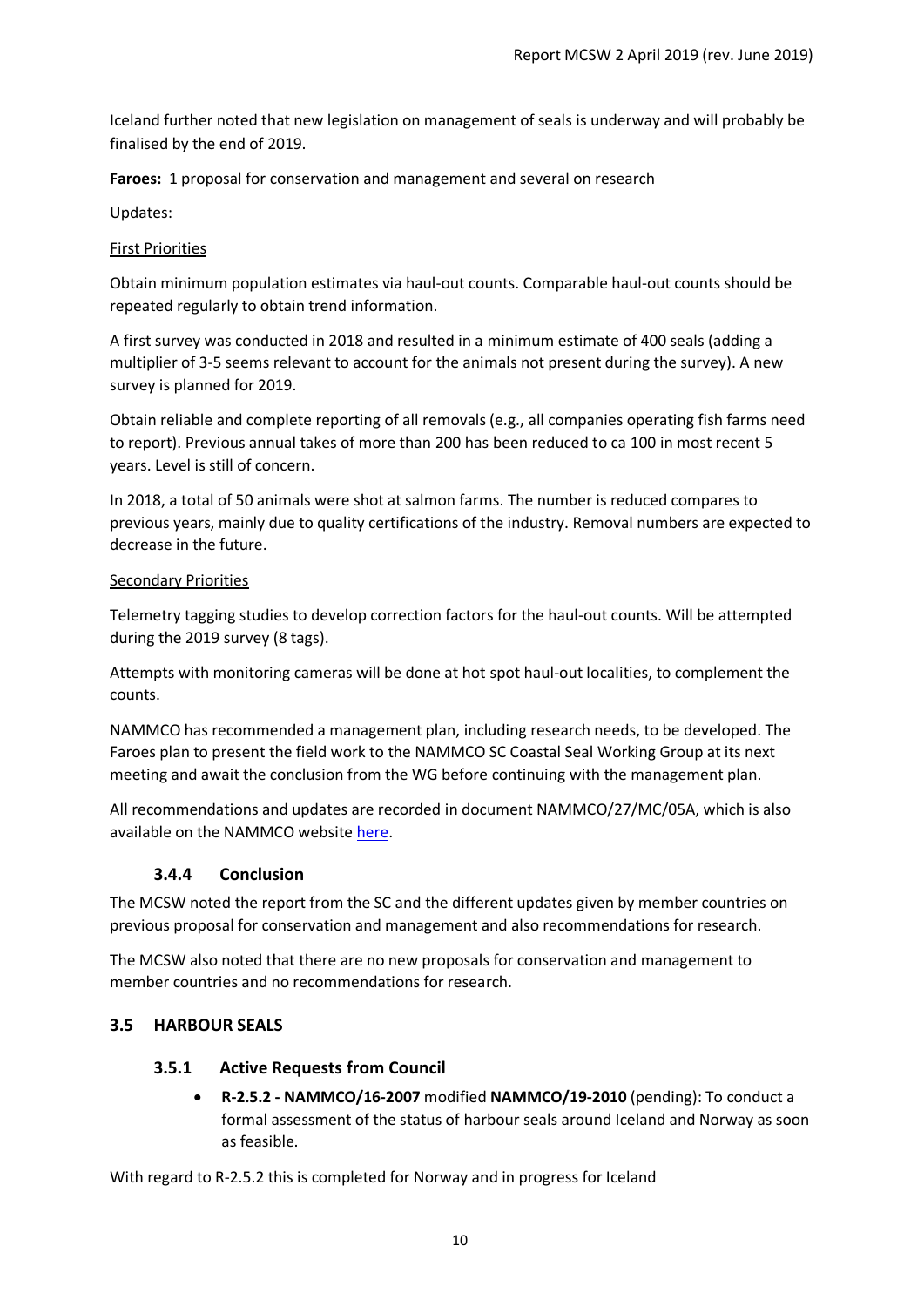#### Comments from Member Countries

Norway reported that in the coastal hunt the quota in 2018 was 460 of which 385 animals had been reported taken. Including in the catch numbers are 7 animals reported struck and lost and 2 animals reported shot at a fish farm.

#### **3.5.2 Recommendations from the Scientific Committee**

<span id="page-10-0"></span>The Chair drew attention to document NAMMCO/27/MC/05A, noting that prior to NAMMCO 27, there were several proposals and recommendations to member countries as follows:

**Iceland:** 4 proposals for conservation and management and 3 for research

Updates:

- The present population is below the agreed target level (12 000). A new monitoring plan with surveys every two years is being implemented.
- Full survey was conducted in 2018 and results are expected in 2019.
- Full survey was conducted in 2018, results not yet available
- The MFRI advice to the Ministry has been: "that direct hunt should be prevented and that actions must be taken to reduce by-catch of seals in commercial fisheries. MFRI also advices that a hunting management system should be initiated, and that reporting of all seal hunt should be mandatory." This is being followed up by the Ministry by legislation (see below).
- The MFRI aim to define a target level based on biological criteria

Generally, it was noted that new legislation is scheduled on seals and a lot of the issues discussed by the SC has been due to lack of legislation.

#### **Norway:** 6 proposals for conservation and management and 2 for research

Updates:

- Increase the number of vessels in the reference fleet in the areas of high by-catch. This is in progress; a few new boats have been be contracted.
- Increase survey effort. Last full survey 2011-2015, new started in 2016 and will be concluded in 2020,
- From 2018 photo drones are fully implemented, this has significantly increased the survey efficiency. No further increase in effort is planned
- Management by county should be re-examined. New genetic studies are ongoing, more samples for such analyses to be collected in 2019
- Reporting of all removals. This is being discussed between IMR and management bodies, so far no new information
	- o Collect data from by-catches (age, sex, etc.). No data collected currently, but a substantial amount of old data from previous bounty hunt (which required some sampling) is available and will be analysed. Data collection from the reference fleet will also be attempted

All recommendations and updates are recorded in document NAMMCO/27/MC/05A, which is also available on the NAMMCO website [here.](https://nammco.no/meetings/management-committees/#1550473934423-f3b3e7ed-0e5f)

#### *New Proposals for Conservation & Management*

There was one new proposal for conservation and management for Greenland that were endorsed: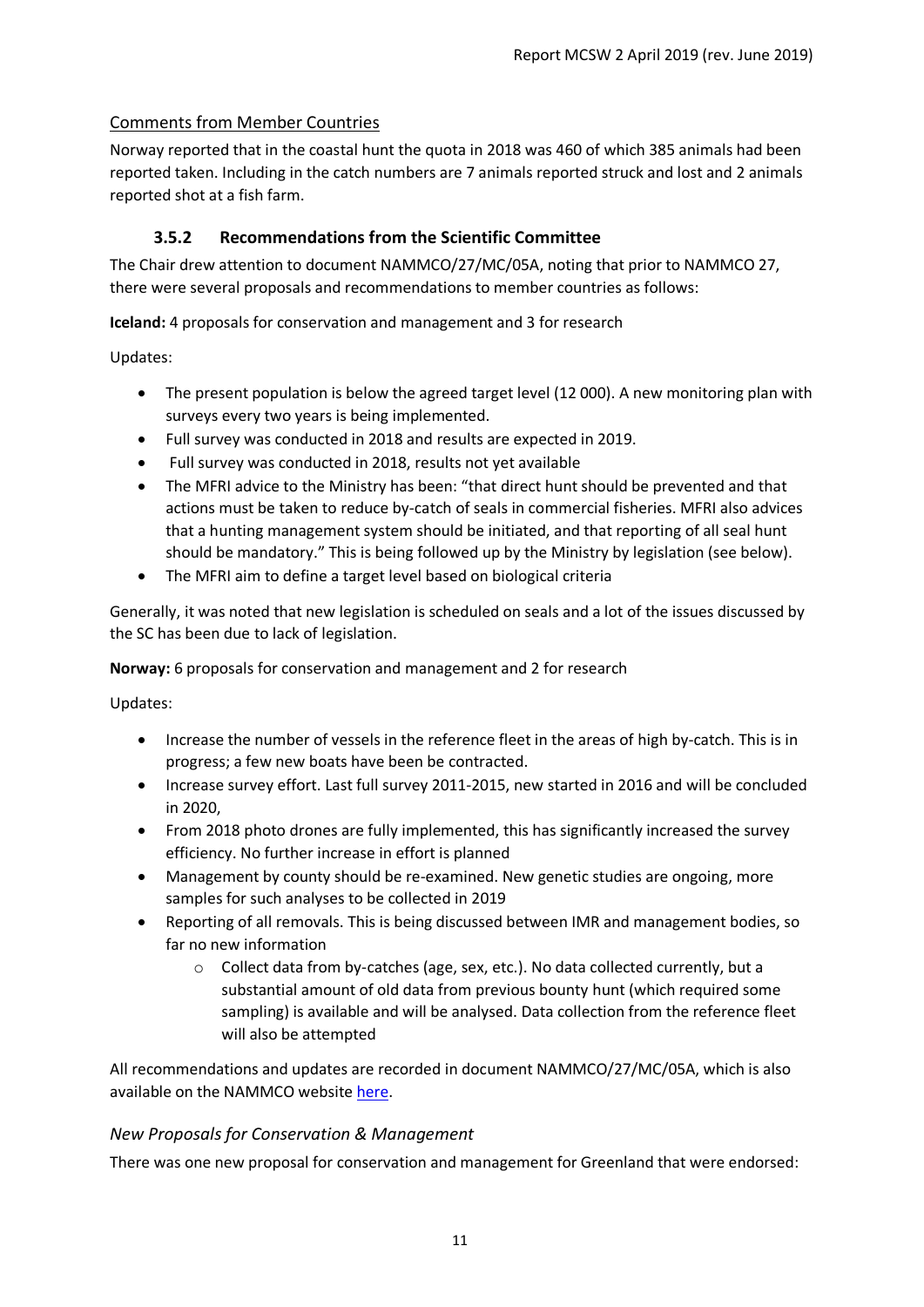*Accuracy and validation of reported catches needs to be improved and accurate information be provided to the catch data base.*

#### **3.5.3 Conclusion**

<span id="page-11-0"></span>The MCSW noted the update from the Scientific Committee and the updates from members on proposals for conservation and management and recommendations for research. It was also noted that there were no new recommendations for research to member countries or request for advice from Council.

The MCSW endorsed the new proposal to Greenland to improve the submitted information to the catch data base.

#### <span id="page-11-2"></span><span id="page-11-1"></span>**3.6 BEARDED SEALS**

#### **3.6.1 Active Requests from Council**

<span id="page-11-3"></span>There are no active requests for bearded seals.

#### **3.6.2 Updates from the Scientific Committee**

NAMMCO 26 endorsed the recommendation to hold a WG jointly on ringed and bearded seals. The WG is planned for 2020 with the following ToRs:

- assess the global distribution and possible population delineations
- evaluate available information on biology including reproduction and feeding habits
- assess the exploitation and other anthropogenic effects incl. climate changes on bearded seals
- suggest populations and areas in the North Atlantic where sufficient data are available for assessing the effects of exploitation and reductions in habitat

#### Comments from Member Countries

<span id="page-11-4"></span>Norway informed that 18 animals had been reported taken in the Svalbard area.

#### **3.6.3 Recommendations from the Scientific Committee**

The Chair drew attention to document NAMMCO/27/MC/05A, noting that prior to NAMMCO 27, the only proposal for conservation and management was to convene the WG which is now under way.

#### **3.6.4 Conclusion**

<span id="page-11-5"></span>The MCSW noted the update.

#### <span id="page-11-7"></span><span id="page-11-6"></span>**3.7 WALRUSES**

#### **3.7.1 Active Requests from Council**

- **R-2.6.3** (ongoing): effects of human disturbance, including fishing and shipping activities, in particular scallop fishing, on the distribution, behaviour and conservation status of walruses in West Greenland.
- **R-2.6.7 (**pending): The SC is requested to provide assessments of, and advice on sustainable removals from, all stocks of walruses in Greenland covering the period from 2019 to 2023, with the advice for Qaanaaq starting in 2021.
- **R-1.6.4** (ongoing): The SC has recommended that catch statistics include correction for struck but lost animals for different seasons, areas, and catch operations. Council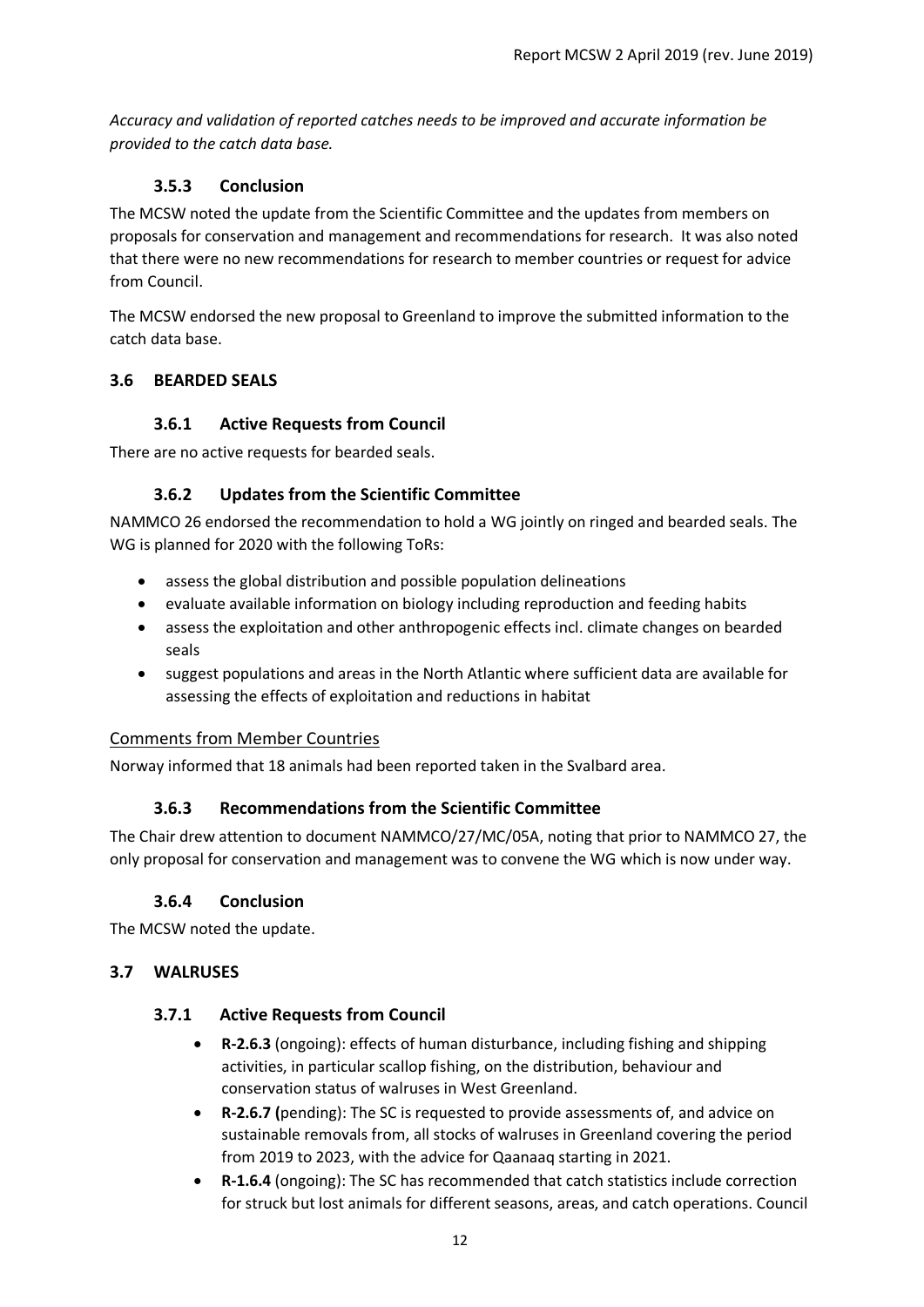requested the SC and the Committee on Hunting Methods to provide advice on the best methods for collection of the desired statistics on losses.

• **R-1.6.5** (standing): Greenland requests that struck and loss rates are subtracted from future advice on sustainable removals in Greenland, with the advice being given as total allowable landings.

#### **3.7.2 Updates from the Scientific Committee**

<span id="page-12-0"></span>A WWG was held in November 2018 addressing the active requests.

With regard to **R-2.6.3:** since this request was made in 2006, scallop fisheries may be less of an issue, while fishing and shipping activities are still relevant, and tourism, hydrocarbon exploration and mineral extraction may be new stressors for walruses. The MC may consider rephrasing the request to reflect these changes.

With regard to **R-2.6.7**: new advice is given as follows:

- Baffin Bay (Qaanaaq) stock: experienced a population decline from 1960 to about 2007, and an increasing population thereafter due to decreased catches.
	- o **SC recommends** a sustainable catch per year (landed animals) is no more than 86, with 79 being caught in Greenland.
- West Greenland / Southeast Baffin Island stock: experienced a small population increase in 1977-1994, then a decline to 2007, and an increase thereafter due to decreased catches.
	- o **SC recommends** sustainable catch per year (landed animals) is no more than 84, with 74 being caught in Greenland.
- East Greenland: a stable, slightly increasing population close to carrying capacity.
	- o **SC recommends** sustainable catch per year (landed animals) is no more than 17.
- The estimated struck and lost rates varied from area to area between  $12 13$ %.

With regard to **R-1.6.4**: The SC has recommended that catch statistics include correction for struck but lost animals for different seasons, areas, and catch operations. Council requested the SC and the Committee on Hunting Methods to provide advice on the best methods for collection of the desired statistics on losses.

This has been addressed by the WWG and is reflected in the recommendations

With regard to **R-1.6.5** (NEW-NAMMCO 25): Greenland requests that struck and loss rates are subtracted from future advice on sustainable removals in Greenland, with the advice being given as total allowable landings. The WWG gave removals with estimated struck and lost included.

Other updates:

Tagging show that walruses from Svalbard-Franz Josef and Pechora Sea move differently.

A circumpolar review of walrus with particular focus on non-hunting related human impacts upon walrus was discussed by the WWG and presented for the SC25 – it included issues such as industrial development, noise, pollution and climate change.

#### Comments from Member Countries

Greenland informed that the hunters are requesting that hunting period not be restricted as today, but that hunting is allowed all year round. So far there is no NAMMCO advice taking such a period into account, and a request for advice is suggested by Greenland.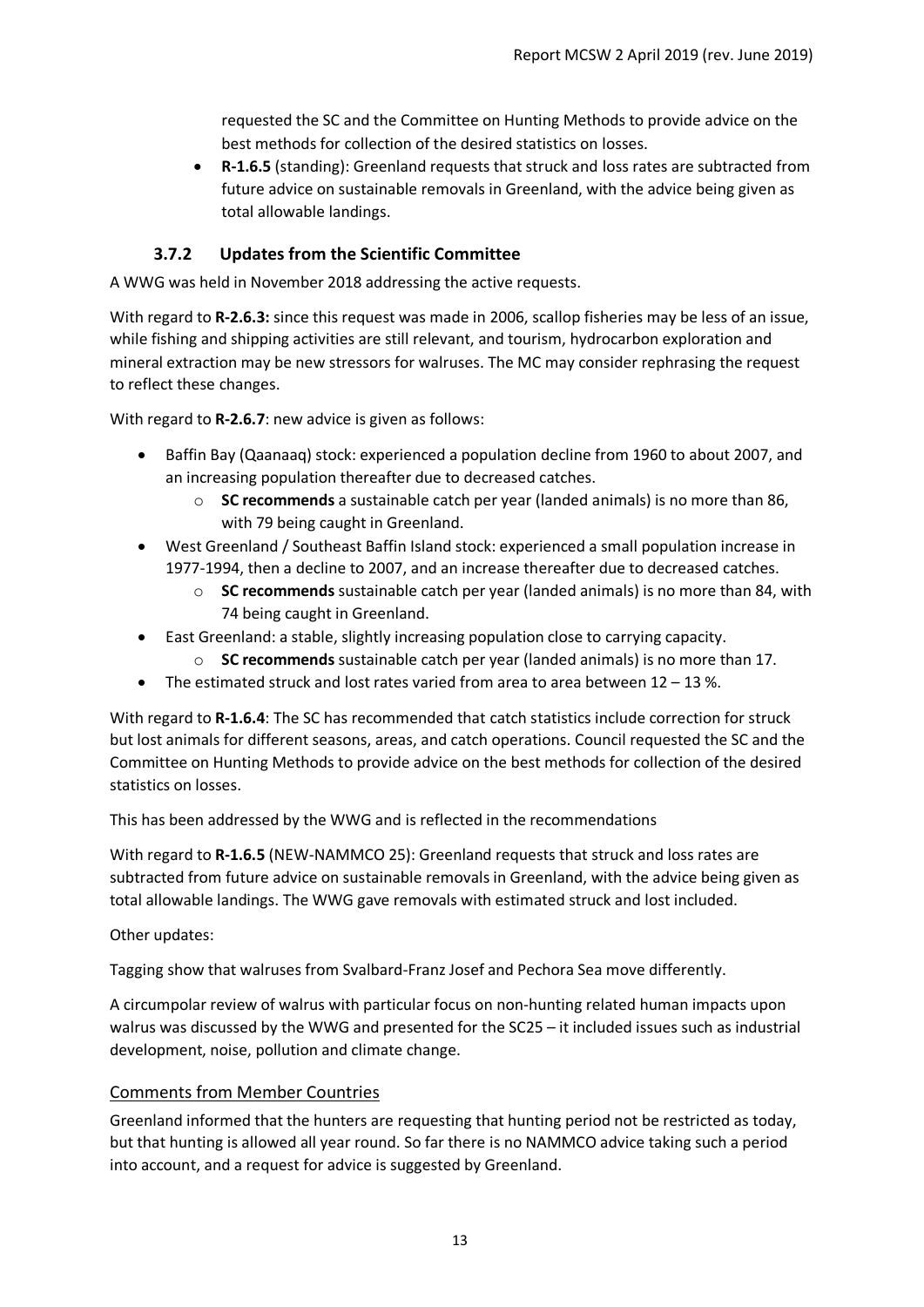The Executive Order regulating walrus hunt is currently undergoing a revision. The revised EO is expected to come into force later in 2019. The changes pertain among other things to hunting periods, hunting allowed on female walruses, inclusion of protection zones to terrestrial haul-out sites, for vessels and a minimum flying height above walrus haul-out sites. Furthermore, in line with a SC recommendation made in an attempt to improve reported S&L data, struck and lost animals are not deducted from the quota.

#### **3.7.3 Recommendations from the Scientific Committee**

<span id="page-13-0"></span>The Chair drew attention to document NAMMCO/27/MC/05A, noting that prior to NAMMCO 27, there were 1 proposal for conservation and management and 3 for research which had all been replaced by new proposals and recommendations after the WWG, and noted below.

#### *New Proposals for Conservation & Management*

There were 7 new proposals for conservation and management

- Possibility of joint management process for shared stocks should be evaluated by GL and Canada.
- Dialogue between managers and hunters should be established to discuss method of collection S&L data.
- S&L should be reported in the "Særmeldingsskjema".
- Apply bilateral treaty no E101887 to advance cooperation between DK/GL and CA on shared stocks.
- Total allowable landings: North West 79, West 74 and East 17
- Haul-out sites in regular use be protected by an exclusion zone.
- Encouraged to provide more complete catch data

#### Comments from Member Countries

Greenland noted that the reference to the treaty NO E101887 is not appropriate because Greenland has the sovereign responsibility within its jurisdiction on all living resources including walrus. Greenland and Canada already have informal bilateral cooperation on walrus and will continue this cooperation in the future. An invitation to Canada to join NAMMCO was mentioned as one way forward.

#### *New Recommendations for Research*

There were 4 recommendations for research

- Improve data on stock structure and seasonal movements between Greenland and Canada
- Maintain regular surveys of all GL stocks coordinated with Canadian surveys
- Explore relationship between the present findings on distribution related to ice coverage and hunting and non-hunting anthropogenic impacts<sup>[1](#page-13-1)</sup>
- Update age/tusk relationships for all GL populations

<span id="page-13-1"></span> $1$  In the first circulated version of the report this recommendation read "Explore relationship between by-catch findings and other impacts from anthropogenic activities". However, a misinterpretation of the WWG recommendation, which related to distribution and sea ice coverage, had been introduced in the SC report. **Correction made by GD on 25 June 2019 after a correction/clarification was introduced in the report of the WWG, in agreement with the WG chair, and the SC report.**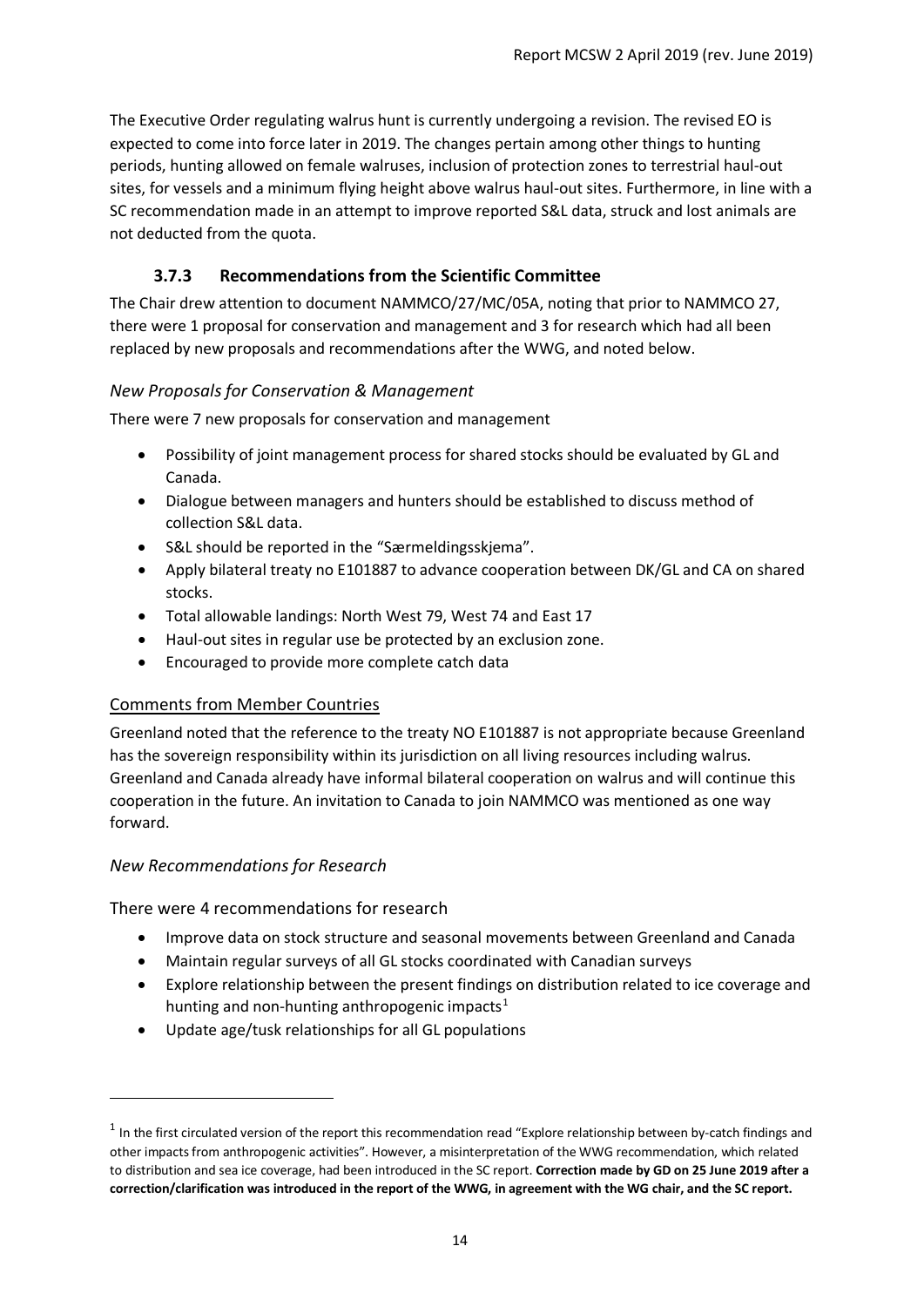#### *Recommendations for New Requests from Council*

There was 1 new request for scientific advice:

"Provide assessments of, and advice on the sustainability of allowing walrus hunt all year round in Greenland, on all stocks."

It was also 1 request for rephrasing R-2.6.3 as:

"Provide advice of the effects of human disturbance, including fishing and shipping activities, tourism, hydrocarbon exploration and mineral extractions on the distribution, behaviour and conservation status of walrus in Greenland."

#### **3.7.4 Conclusion**

<span id="page-14-0"></span>The MCSW noted the report from the SC and endorsed the new proposals and recommendations given by the SC with the exception of the proposal referring to a bilateral treaty no E101887 between the Kingdom of Denmark and Canada (see explanation under item 7.3.7 above).

The MCSW endorsed 1 new request for scientific advice and also the rephrasing of request R-2.6.3

#### <span id="page-14-1"></span>**3.8 ANY OTHER BUSINESS**

There were no items raised under this agenda item.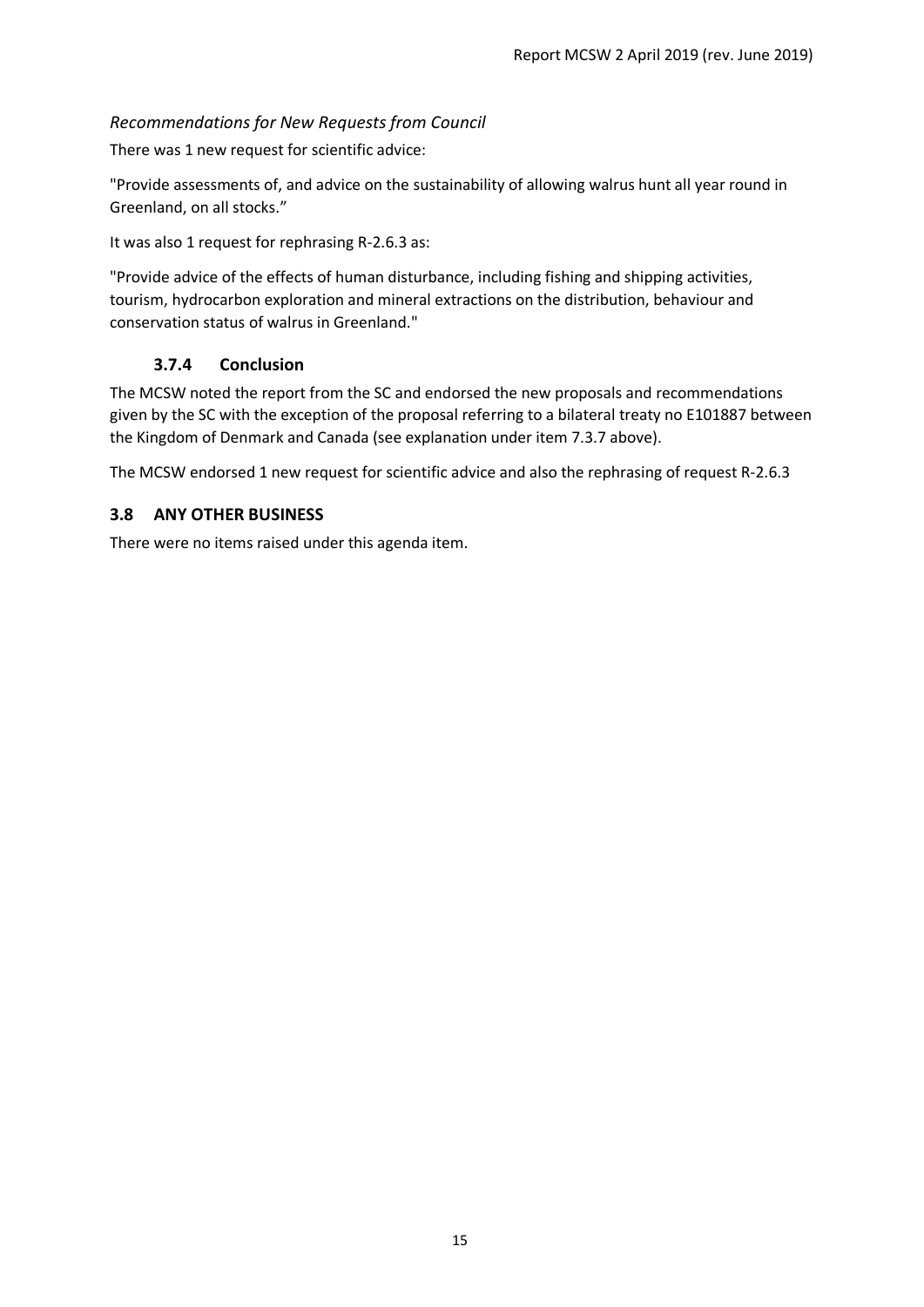#### <span id="page-15-0"></span>**APPENDIX 1: AGENDA**

#### **MANAGEMENT COMMITTEE FOR SEALS AND WALRUSES**

#### *2 April 2019, Tórshavn, Faroe Islands*

#### **DRAFT ANNOTATED AGENDA**

| <b>AGENDA ITEMS</b>                                                      | <b>DOCUMENT REFERENCE</b>                                                                           |
|--------------------------------------------------------------------------|-----------------------------------------------------------------------------------------------------|
| 1. CHAIRMAN'S OPENING REMARKS                                            |                                                                                                     |
| 2. ADOPTION OF AGENDA                                                    | NAMMCO/27/MC/03                                                                                     |
| <b>3. CONSERVATION AND MANAGEMENT</b><br><b>MEASURES FOR SEAL STOCKS</b> | NAMMCO/27/MC/05<br>NAMMCO/27/MC/06<br>NAMMCO/27/08                                                  |
| 3.1 Harp Seals                                                           | NAMMCO/27/08, item 8.1<br>NAMMCO/27/MC/06, R-2.1.4, R-2.1.10<br>NAMMCO/27/MC/05                     |
| 3.2 Hooded Seals                                                         | NAMMCO/27/08, item 8.2<br>NAMMCO/27/MC/06, R-2.1.4, 2.1.9<br>NAMMCO/27/MC/05                        |
| 3.3 Ringed Seals                                                         | NAMMCO/27/08, item 8.3<br>NAMMCO/27/MC/06, R-2.3.1 - 2.3.2<br>NAMMCO/27/MC/05                       |
| 3.4 Grey Seals                                                           | NAMMCO/27/08, item 8.4<br>NAMMCO/27/MC/06, R-2.4.2<br>NAMMCO/27/MC/05                               |
| 3.5 Harbour Seals                                                        | NAMMCO/27/08, item 8.5<br>NAMMCO/27/MC/06, R-2.5.2<br>NAMMCO/27/MC/05                               |
| 3.6 Bearded Seal                                                         | NAMMCO/27/08, item 8.6<br>NAMMCO/27/MC/06<br>NAMMCO/27/MC/05                                        |
| 3.7 Walrus                                                               | NAMMCO/27/08, item 8.7<br>NAMMCO/27/MC/06, R-2.6.3, R-2.6.7,<br>R-1.6.4, R-1.6.5<br>NAMMCO/27/MC/05 |
| <b>4. ANY OTHER BUSINESS</b>                                             |                                                                                                     |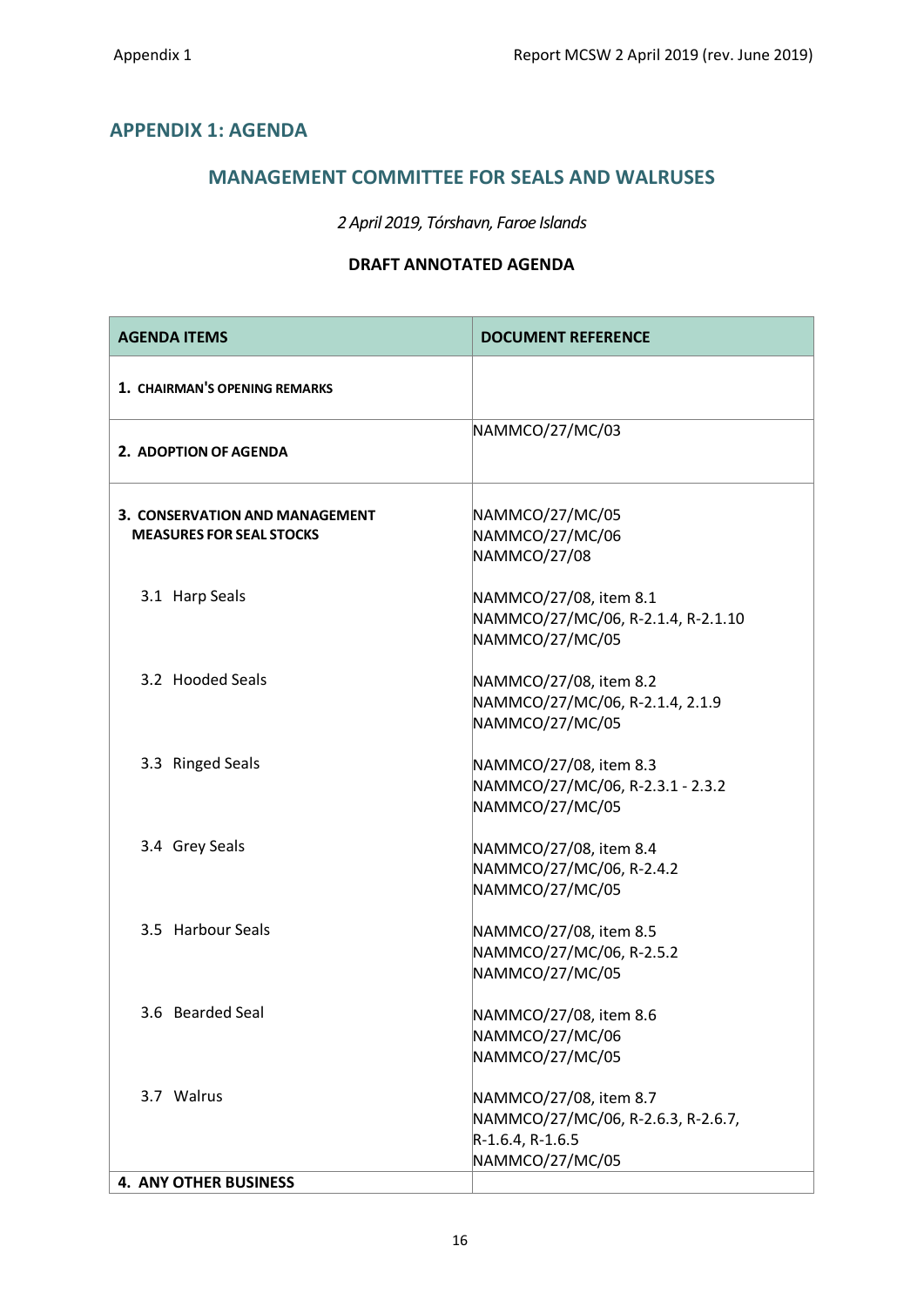#### **ANNOTATIONS**

#### **Agenda item 3**

The Chair of the Scientific Committee will report from the relevant discussions in the Scientific Committee under each species, which will follow the document NAMMCO/27/08 *Report of the 25th meeting of the Scientific Committee.* 

The Chair will also present information on the Scientific Committee's responses to ongoing or standing requests for advice from Council. The requests from Council are numbered using the format R-X.Y.Z. The request numbers are listed in the agenda above while the full text of the request can be found in the document NAMMCO/27/MC/06 *Summary of Requests by NAMMCO Council to the Scientific Committee, and Responses by the Scientific Committee*.

New proposals and recommendations from the Scientific Committee to the Management Committee will be presented, as outlined in document NAMMCO/27/MC/05-A *Recent Proposals for Conservation and Management and Research Recommendations.* Document NAMMCO/27/MC/05-B is an overview of all such proposals prior to 2016.

The Management Committee will discuss updates from the member countries on the proposals for conservation and management measures under each species and if agreed upon, propose new measures.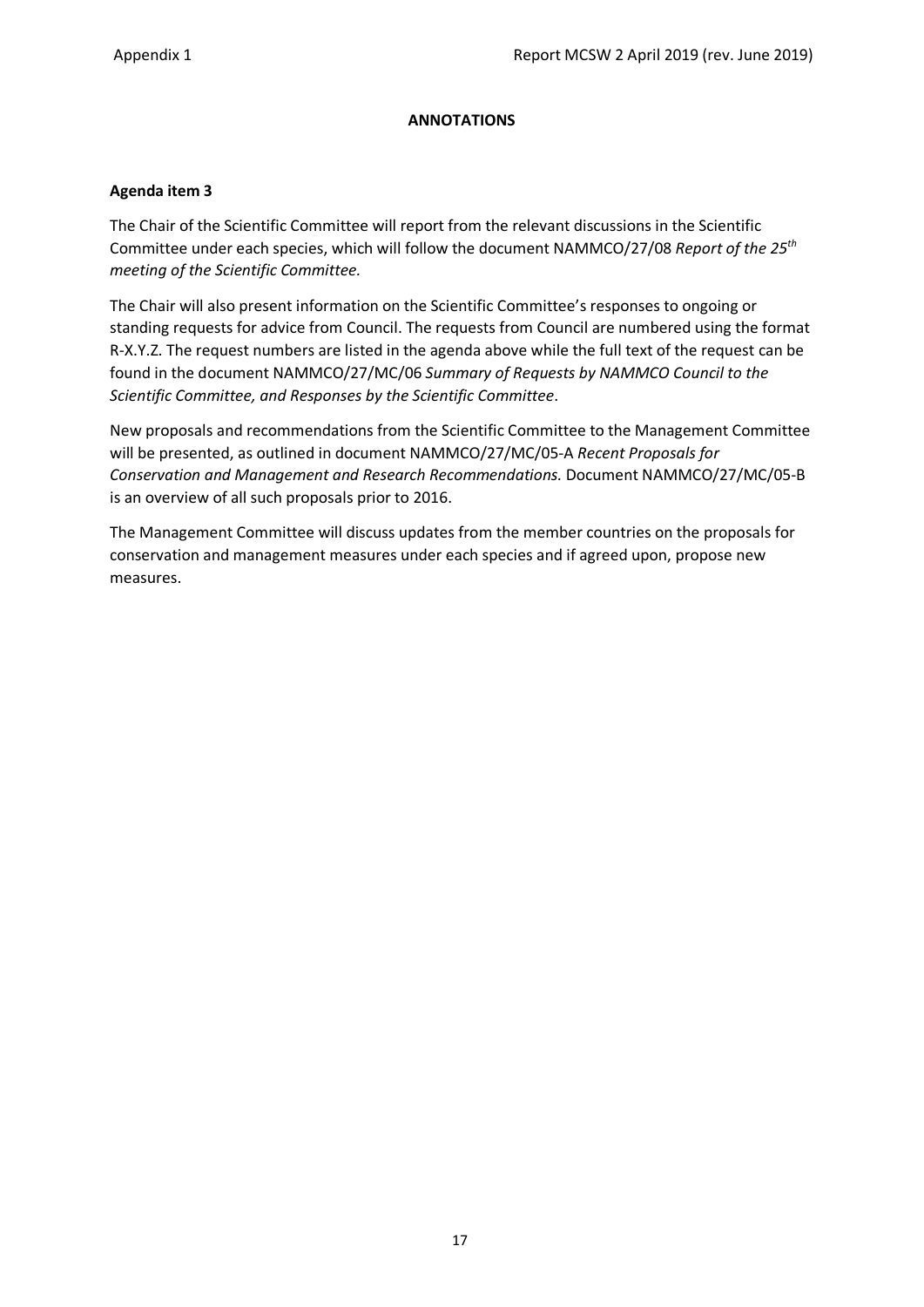#### <span id="page-17-0"></span>**APPENDIX 2: LIST OF PARTICIPANTS**

#### **MEMBER COUNTRIES**

#### **Faroe Islands**

Bjarni Mikkelsen Museum of Natural History V. U. Hammersheimbsgøta 13 FO-100 Tórshavn, Faroe Islands + 298 790576, [bjarnim@savn.fo](mailto:bjarnim@savn.fo)

Páll Nolsøe Foreign Service Ministry of Foreign Affairs and Trade Tinganes FO-110 Tórshavn,Faroe Islands +298 551028 , [palln@uvmr.fo](mailto:palln@uvmr.fo)

Kate Sanderson (C) Foreign Service Ministry of Foreign Affairs and Trade Tinganes FO-110 Tórshavn,Faroe Islands +298 551007, [KateS@uvmr.fo](mailto:KateS@uvmr.fo)

Ulla Svarrer Wang Ministry of Fisheries POB 347 FO-110 Tórshavn, Faroe Islands + 298 553242, [ulla.svarrer.wang@fisk.fo](mailto:ulla.svarrer.wang@fisk.fo)

#### **Greenland**

Amalie Jessen (Chair) Ministry of Fisheries, Hunting and Agriculture Government of Greenland POB 269 DK-3900 Nuuk, Greenland +299 345304, [Amalie@nanoq.gl](mailto:Amalie@nanoq.gl)

Nette Levermann (C) Ministry of Fisheries, Hunting and Agriculture Government of Greenland POB 269 DK-3900 Nuuk, Greenland +299 345344, [NELE@nanoq.gl](mailto:NELE@nanoq.gl)

#### **Iceland**

Ásta Einarsdóttir (C) Department of Fisheries and Aquaculture Ministry of Industries and Innovation Skúlagötu 4, IS-150 Reykjavik, Iceland. + 354 5459700, [asta.einarsdottir@anr.is](mailto:asta.einarsdottir@anr.is)

Kristján Loftsson Hvalur H.F. POB 233 IS-222 Hafnafjordur, Iceland + 354 5550565, [kl@hvalur.is](mailto:kl@hvalur.is)

Gísli Víkingsson Marine Research Institute, POB 1390, IS-121 Reykjavík, Iceland +354 5752000, [gisli.vikingsson@hafogvatn.is](mailto:gisli.vikingsson@hafogvatn.is)

#### **Norway**

Alessandro Astroza Ministry of Trade, Industry and Fisheries POB 8118 Dep NO-0032 Oslo, Norway +47 22 2464 63, [ata@nfd.dep.no](mailto:ata@nfd.dep.no)

Arne Bjørge Institute of Marine Research University of Oslo, NO-0316 Oslo, Norway +47 91314810, [arne.bjoerge@hi.no](mailto:arne.bjoerge@hi.no)

Guro Gjelsvik Directorate of Fisheries POB 185 Sentrum NO-5804 Bergen, Norway +47 90063839, [guro.gjelsvik@fiskeridir.no](mailto:guro.gjelsvik@fiskeridir.no)

Kathrine A. Ryeng Institute of Marine Research POB 6404 NO-9294 Tromsø, Norway +47 91315292, [kathrine.ryeng@imr.no](mailto:kathrine.ryeng@imr.no)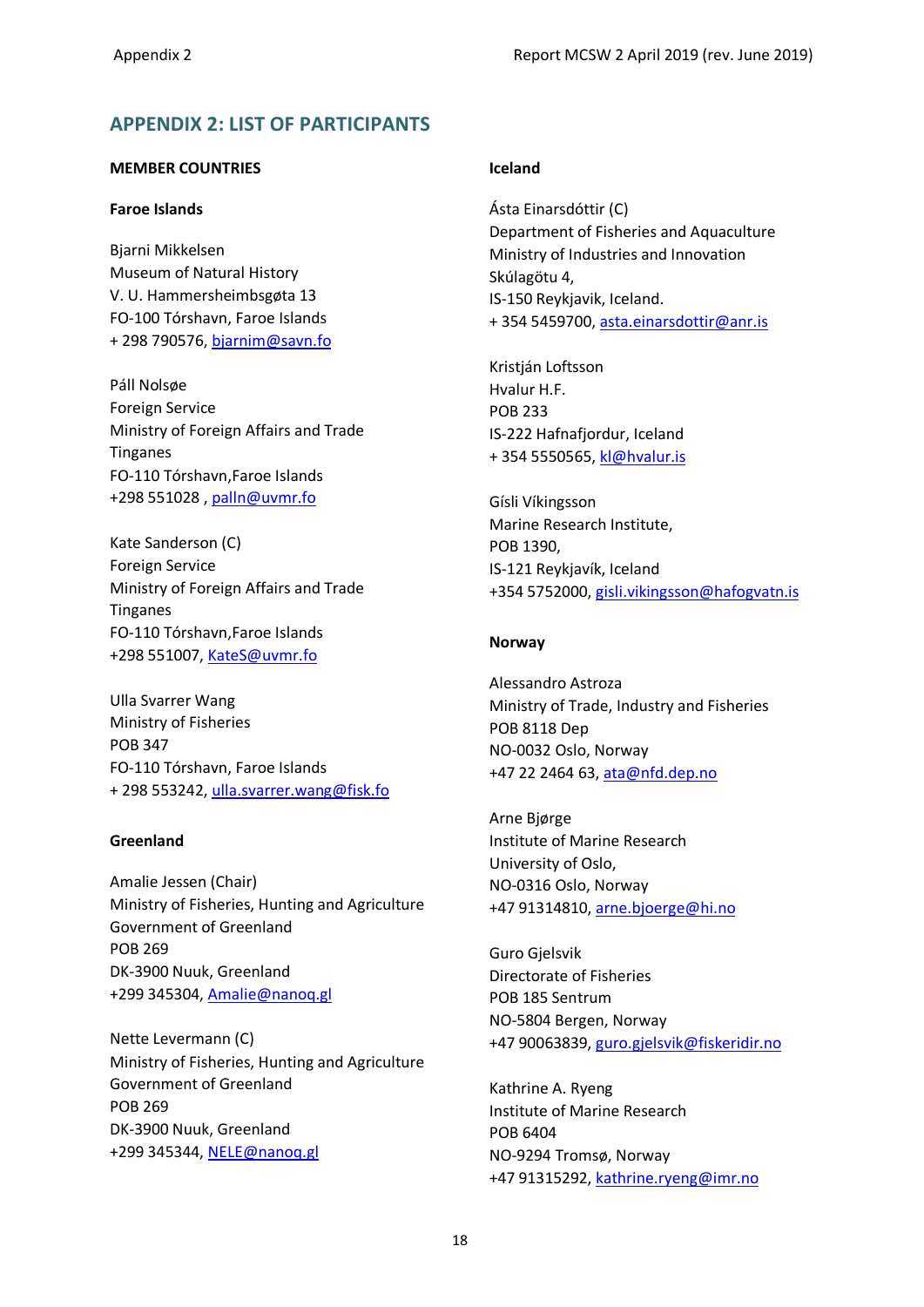Truls Soløy Norwegian Whalers Union Soløya NO-8380 Ramberg +47 97776790, [trul-so@online.no](mailto:trul-so@online.no)

Ole-David Stenseth (C) Ministry of Trade, Industry and Fisheries POB 8118 Dep NO-0032 Oslo, Norway + 47 92497825, [ods@nfd.dep.no](mailto:ods@nfd.dep.no)

Hild Ynnesdal Directorate of Fisheries POB 185 Sentrum NO-5804 Bergen, Norway + 47 46804937, [hild.ynnesdal@fiskeridir.no](mailto:hild.ynnesdal@fiskeridir.no)

#### **SCIENTIFIC COMMITTEE**

Tore Haug Institute of Marine Research POB 6404 NO-9294 Tromsø, Norway +47 95284296, [tore.haug@imr.no](mailto:tore.haug@imr.no)

#### **OBSERVER GOVERNMENTS**

#### **Canada**

Seth Reinhart Fisheries and Oceans Canada 200 Kent St., CA-Ottawa, ON, K1A 0E6, Canada +1 6139937968, [seth.reinhart@dfo-mpo.gc.ca](mailto:seth.reinhart@dfo-mpo.gc.ca)

#### **Japan**

Sonoko Ichimura Fishery Division, Economic Affairs Bureau Ministry of Foreign Affairs [sonoko.ichimurai@mofa.go.jp](mailto:sonoko.ichimurai@mofa.go.jp)

Yuki Morita International Affairs Division, Fisheries Agency of Japan 1-2-1 Kasumigaseki, JP-Chiyoda-ku, Tokyo 100-8907, Japan +8 1335022443, [Yuki\\_morita470@maff.go.jp](mailto:Yuki_morita470@maff.go.jp)

Hideki Moronuki International Affairs Division, Fisheries Agency of Japan 1-2-1 Kasumigaseki, JP-Chiyoda-ku, Tokyo 100-8907, Japan +8 1335022443, [hideki\\_moronuki600@maff.go.jp](mailto:hideki_moronuki600@maff.go.jp)

Daisuke Nihei Fishery Division, Economic Affairs Bureau Ministry of Foreign Affairs [daisuke.nihei@mofa.go.jp](mailto:daisuke.nihei@mofa.go.jp)

#### **NON-GOVERNMENTAL ORGANISATIONS**

Makivik Corporation [+1 5147](tel:(514))458880 ext:2228, [solpinski@makivik.org](mailto:solpinski@makivik.org) Observers: Gregor Gilbert Stas Olpinski

Nunavut Tunngavik Inc. POB 638 Iqaluit, Nunavut X0A 0H0, Canada +1 8679754900, [DLee@tunngavik.com](mailto:DLee@tunngavik.com) Observer: David Lee

#### **SECRETARIAT**

Geneviève Desportes Solveig Enoksen Fern Wickson Charlotte Winsnes